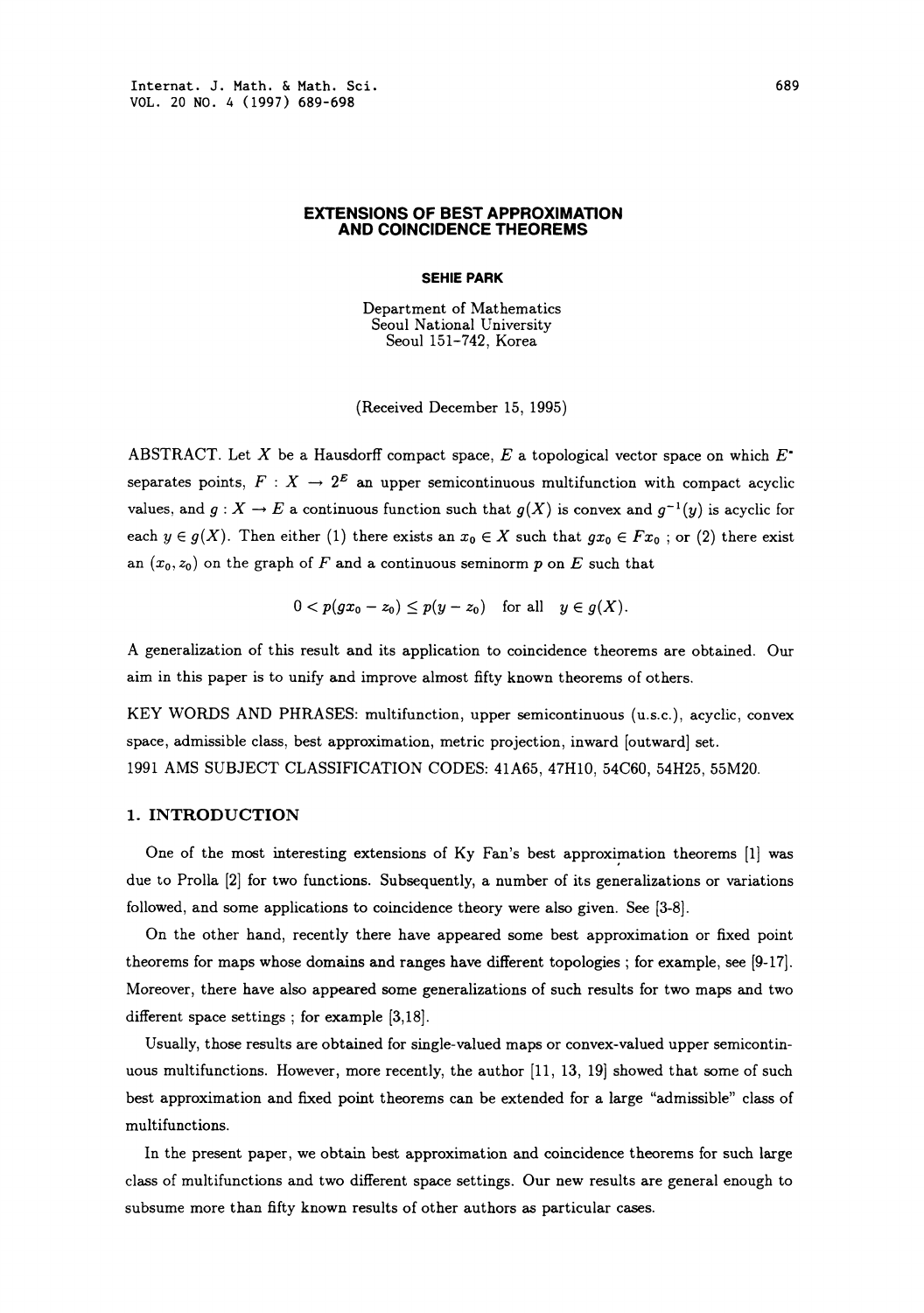### 2. PRELIMINARIES

A multifunction or set-valued map (simply, map)  $F: X \to 2^Y$  is a function with nonempty set-values  $Fx \subset Y$  for each  $x \in X$ . The set  $\{(x, y) : y \in Fx\}$  is called either the graph of F or, simply, F. So  $(x, y) \in F$  if and only if  $y \in Fx$ .

For topological spaces X and Y, a map  $F: X \to 2^Y$  is upper semicontinuous (u.s.c.) if, for each closed set  $B \subset Y$ ,  $F^{-1}(B) = \{x \in X : Fx \cap B \neq \emptyset\}$  is closed in X. It is well-known that if Y is compact Hausdorff and  $Fx$  is closed for each  $x \in X$ , then F is u.s.c. if and only if the graph of F is closed in  $X \times Y$ . A nonempty topological space is acyclic if all of its reduced Cech homology groups over rationals vanish.

A convex space  $C$  is a nonempty convex set with any topology that induces the Euclidean topology on the convex hulls of its finite subsets. Such convex hulls are called polytopes.

Given a class X of maps,  $X(X, Y)$  denotes the set of all maps  $F: X \to 2^Y$  belonging to X, and  $X_c$  the set of all finite composites of maps in X.

A class 24 of maps is one satisfying the following:

- (i) 24 contains the class  $\mathbb C$  of (single-valued) continuous functions;
- (ii) each  $F \in \mathfrak{A}_c$  is u.s.c. and compact-valued; and
- (iii) for any polytope P, each  $f \in \mathfrak{A}_{c}(P, P)$  has a fixed point.

Examples of  $\mathfrak A$  are  $\mathbb C$ , the Kakutani maps  $\mathbb K$  (with convex values in convex spaces), the acyclic maps V (with acyclic values), the approachable maps A in topological vector spaces [20-22], admissible maps in the sense of G6rniewicz [23], permissible maps in Dzedzej [24], and others. Moreover, we define

 $F \in \mathfrak{A}_{\sigma}^{\sigma}(X,Y) \iff$  for any  $\sigma$ -compact subset K of X, there is a  $\Gamma \in \mathfrak{A}_{\sigma}(K,Y)$  such that  $\Gamma x \subset Fx$  for each  $x \in K$ .

 $F \in \mathfrak{A}_{c}^{*}(X,Y) \iff$  for any compact subset K of X, there is a  $\Gamma \in \mathfrak{A}_{c}(K,Y)$  such that  $\Gamma x \subset Fx$  for each  $x \in K$ .

A class  $\mathfrak{A}_{\varepsilon}^*$  is said to be *admissible*. Note that  $\mathfrak{A} \subset \mathfrak{A}_{\varepsilon} \subset \mathfrak{A}_{\varepsilon}^* \subset \mathfrak{A}_{\varepsilon}^*$ . Examples of  $\mathfrak{A}_{\varepsilon}^{\sigma}$  are  $\mathbb{K}_{\varepsilon}^{\sigma}$ due to Lassonde [25] and  $\mathbb{V}_c^{\sigma}$  due to Park et al. [26]. Note that  $\mathbb{K}_c^{\sigma}$  includes classes K, R, and T in [25]. The approximable maps recently due to Ben-El-Mechaiekh and Idzik [27] belong to  $\mathfrak{A}^*$ . Therefore, any compact-valued u.s.c. map  $F: X \to 2^E$ , where E is a locally convex t.v.s. and  $X \subset E$ , belongs to  $\mathfrak{A}_{\varepsilon}^*$  if its values are all convex, contractible, decomposable, or  $\infty$ -proximally connected. See [27].

Let  $E = (E, \tau)$  be a topological vector space,  $E^*$  its topological dual, and  $S(E) = S(E, \tau)$ the family of all continuous seminorms on  $(E, \tau)$ . Let w denote the weak topology of E. We say that E<sup>\*</sup> separates points of E if for each  $x \in E$  with  $x \neq 0$ , there exists a  $\phi \in E^*$  such that  $\phi(x) \neq 0$ ; that is, if  $x \neq 0$ , then  $p(x) > 0$  for some  $p \in S(E, w) \subset S(E, \tau)$  by taking  $p(x) = |\phi(x)|$ for all  $x \in E$ .

The following is due to the author [19, II]:

THEOREM 2.1. Let X be a compact convex subset of a topological vector space E on which  $E^*$  separates points. Then any  $F \in \mathfrak{A}_{c}^{\kappa}(X,X)$  has a fixed point.

Let C be a nonempty subset of a Hausdorff topological vector space E and  $p \in S(E)$ . For each  $y \in E$ , define  $d_p(y, C) = \inf\{p(y-x) : x \in C\}$  and the set of best approximations to  $y \in E$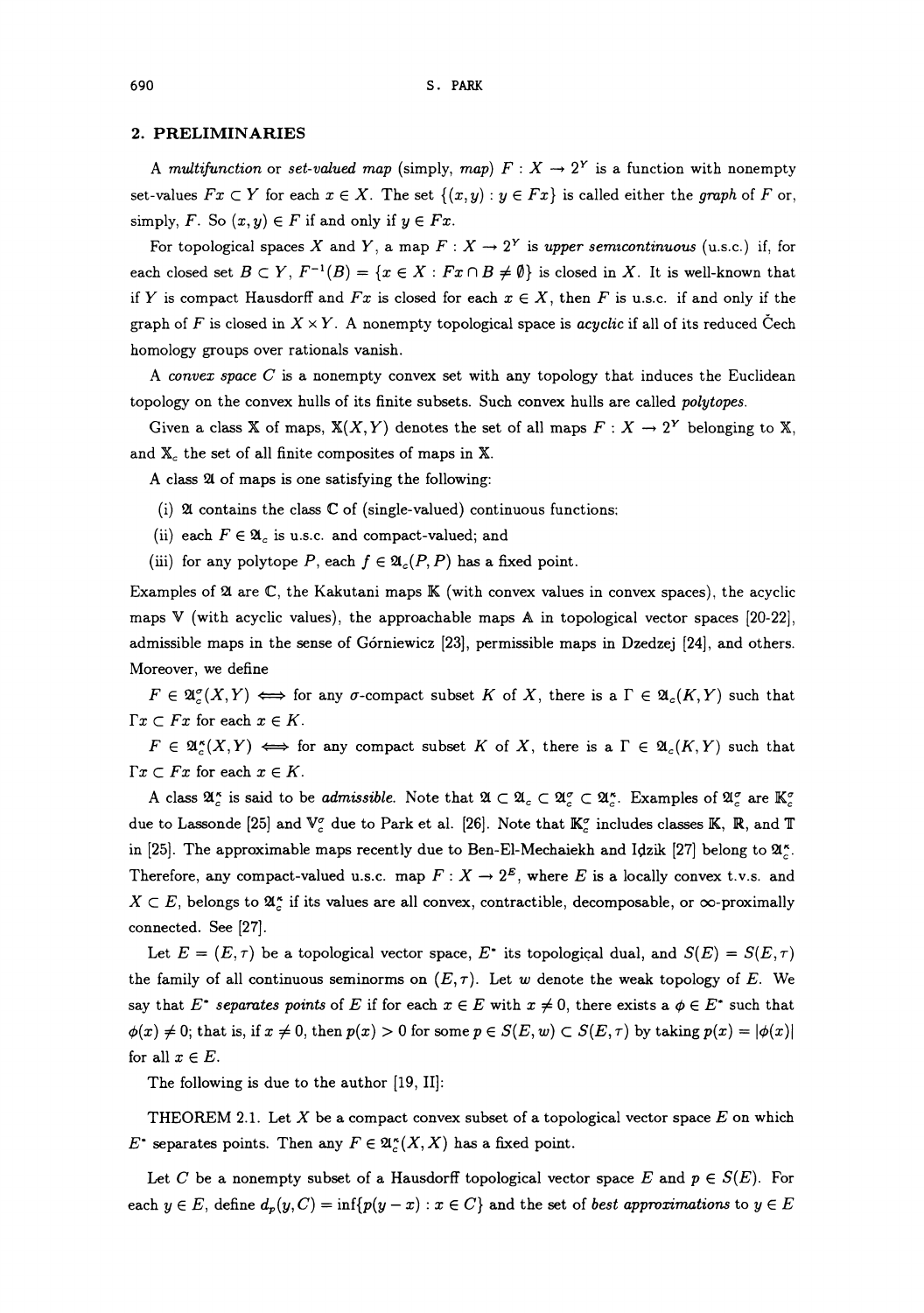from C by  $Q_p(y) = \{x \in C: p(y-x) = d_p(y, C)\}\.$  The multifunction  $Q_p$  thus defined is called the metric projection onto C if  $Q_p(y) \neq \emptyset$  for each  $y \in E$ . It is well-known that if C is compact convex, then the metric projection  $Q_p: E \to 2^C$  belongs to  $\mathbb{K}(E, C)$ .

In  $(E, \tau)$ , let Bd, Int, and denote the boundary, interior, and closure, respectively, with respect to  $\tau$ .

The *inward* and *outward sets* of  $X \subset E$  at  $x \in E$ ,  $I_X(x)$  and  $O_X(x)$ , are defined as follows:

$$
I_X(x) = \{x + r(u - x) : u \in X, r > 0\},\,
$$
  

$$
O_X(x) = \{x + r(u - x) : u \in X, r < 0\}.
$$

For a topological space X, a real function  $f : X \to \mathbb{R}$  is lower semicontinuous (1.s.c.) if  ${x \in X : fx > r}$  is open for each  $r \in \mathbb{R}$ .

The following is well known:

LEMMA 2.2. Let X and Y be topological spaces,  $h: X \times Y \to \mathbb{R}$  l.s.c. and  $F: X \to 2^Y$  a compact-valued u.s.c. multifunction. Then  $x \mapsto \inf\{h(x, y) : y \in Fx\}$  is 1.s.c. on X.

### 3. MAIN RESULTS

From Theorem 2.1, we obtain the following generalization of many best approximation and fixed point theorems:

THEOREM 3.1. Let X be a Hausdorff compact convex space,  $E = (E, \tau)$  a topological vector space on which E<sup>\*</sup> separates points,  $F \in \mathfrak{A}_{\alpha}^*(X,(E,w))$ , and  $g \in \mathbb{C}(X,(E,w))$  such that  $g(X)$ is convex. Suppose that either

- (I)  $g^{-1}(y)$  is convex for  $y \in g(X)$  and  $\mathbb{K}(g(X),X) \subset \mathfrak{A}(g(X),X)$ ; or
- (II)  $g^{-1}(y)$  is acyclic for  $y \in g(X)$  and  $\mathbb{V}(g(X), X) \subset \mathfrak{A}(g(X), X)$ .

Then either

- (1) there exists an  $x_0 \in X$  such that  $gx_0 \in Fx_0$ ; or
- (2) there exist an  $(x_0, z_0) \in F$  and a  $p \in S(E, w)$  such that  $gx_0 \in \text{Bd} g(X)$  and

$$
0 < p(gx_0 - x_0) \leq p(y - x_0)
$$
 for all  $y \in \overline{I}_{g(X)}(gx_0)$ .

PROOF. Since X is compact, we may assume that  $F \in \mathfrak{A}_{\mathfrak{c}}(X,(E,w))$ . Since the graph of  $g^{-1} : g(X) \to 2^X$  is closed in  $g(X) \times X$  and X is compact Hausdorff, we know that  $g^{-1}$  is u.s.c. and  $g^{-1}(y)$  is closed for each  $y \in g(X)$ . Therefore, either (I)  $g^{-1} \in K(g(X), X)$  if  $g^{-1}$  is convex-valued; or (II)  $g^{-1} \in V(g(X), X)$  if  $g^{-1}$  is acyclic-valued. Let  $p \in S(E, w)$ . Consider the composite of multifunctions

$$
g(X) \xrightarrow{g^{-1}} X \xrightarrow{F} (E,w) \xrightarrow{Q_p} g(X).
$$

Since  $g(X)$  is a weakly compact convex subset of a Hausdorff topological vector space  $(E, w)$ , the metric projection  $Q_p$  belongs to  $\mathbb{K}((E, w), g(X))$ . Hence, in any case we have

$$
Q_p F g^{-1} \in \mathfrak{A}^{\kappa}_c(g(X), g(X)),
$$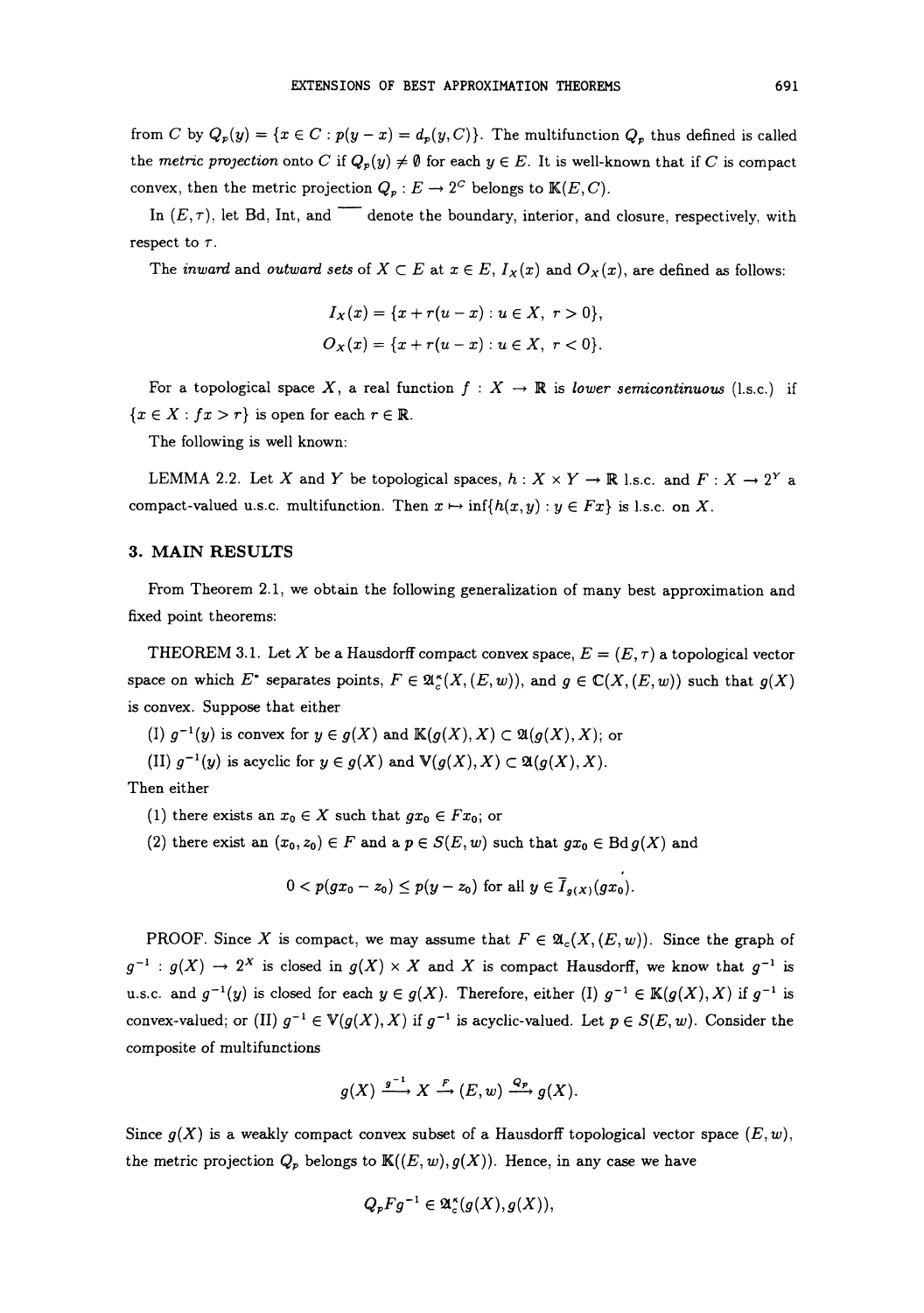which has a fixed point  $y_0 \in g(X)$  by Theorem 2.1. Then  $y_0 \in (Q_pF)x_0$  for some  $x_0 \in g^{-1}(y_0)$ ; and hence  $gx_0 \in Q_pz_0$  for some  $z_0 \in Fx_0$ , which is equivalent to

$$
p(gx_0-z_0)\leq p(y-z_0) \quad \text{for all} \quad y\in g(X).
$$

This inequality holds for all  $y \in \overline{I}_{g(X)}(gx_0)$  by the method in [6,7,11-13,19,28,29]. If  $gx_0 \in$ Int  $g(X)$ , then  $\overline{I}_{g(X)}(gx_0) = E$ . Therefore, by putting  $y = z_0$  in the above inequality, we have  $p(gx_0 - z_0) = 0.$ 

Suppose that (2) does not hold. Then for each  $p \in S(E, w)$ , there exists an  $(x, z) \in F$  such that  $p(gx-z) = 0$ ; that is,

$$
F[p] = \{x \in X : d_p(gx, Fx) = 0\} \neq \emptyset.
$$

Considering  $(g(X), E)$  instead of  $(X, Y)$  in Lemma 2.2, put

$$
h(gx, z) = p(gx - z) \text{ for } x \in X, z \in E.
$$

Then  $x \mapsto d_p(gx, Fx)$  is 1.s.c. Therefore, F[p] is closed in X. Moreover, for a finite subset  ${p_1, p_2, \ldots, p_n}$  of  $S(E, w)$ , we have  $p = \sum_{i=1}^n p_i \in S(E, w)$  and  $F[p] = F[\sum_{i=1}^n p_i] \subset \bigcap_{i=1}^n F[p_i].$ Therefore,  $\{F[p] : p \in S(E, w)\}$  is a family of closed subsets of X with the finite intersection property. Since X is compact, there exists a  $u \in \bigcap \{F[p] : p \in S(E,w)\}\.$  Now we claim that  $qu \in Fu$ .

Suppose that  $qu \notin Fu$ . Then the origin 0 does not belong to the compact set  $K = qu - Fu$ of  $(E, w)$ . Let  $z \in K$ . Since  $E^*$  separates points of  $(E, w)$ , there exists a  $\phi \in E^* = (E, w)^*$  such that  $\phi(z) \neq 0$ . By putting  $p_z(x) = |\phi(x)|$  for  $x \in E$ , we know that  $p_z \in S(E, w)$  and  $p_z(z) > 0$ . that  $\phi(z) \neq 0$ . By putting  $p_z(x) = |\phi(x)|$  for  $x \in E$ , we know that  $p_z \in S(E, w)$  and  $p_z(z) > 0$ .<br>Since  $p_z$  is continuous on K, there exists an open neighborhood  $U_z$  of z in K such that  $p_z(y) > 0$ <br>for every  $y \in U_z$ . Let  $\{U_{$ Since  $p_z$  is continuous on K, there exists an open neighborhood  $U_z$  of z in K such that  $p_z(y) > 0$  $\sum_{i=1}^{k} p_{z_i} \in S(E, w)$ . Since  $p_u|_K$  is continuous, it attains its infimum on K. Since the infimum can not be zero, we have  $d_{p_u}(gu, Fu) > 0$ . This contradicts  $u \in \bigcap \{F[p] : p \in S(E, w)\} \neq \emptyset$ . This completes our proof.

REMARKS 3.1. 1. In Theorem 3.1,  $F \in \mathfrak{A}_{\kappa}^{\kappa}(X, (E, w))$  and  $g: X \to (E, w)$  can be replaced by  $F \in \mathfrak{A}_{\alpha}^{\kappa}(X, (E, \tau))$  and  $g: X \to (E, \tau)$ , respectively, without affecting the conclusion.

2. If  $F' \in \mathfrak{A}_{\sim}^{\star}(X, (E, w))$ , where F' is defined by  $F'x = 2gx - Fx$  for  $x \in X$ , then the inward set in the conclusion (2) of Theorem 3.1 can be replaced by the corresponding outward set.

3. In Theorem 3.1, we assumed that  $g: X \to (E, w)$  satisfies

(i)  $g(X)$  is convex and  $g^{-1}(y)$  is convex [or acyclic] for  $y \in g(X)$ . [18].

Particular forms of (i) were appeared in the literature as follows:

(ii)  $g^{-1}([y,z])$  is convex for any  $y,z \in g(X)$ , where  $[y,z] = {\lambda y + (1 - \lambda)z : 0 \le \lambda \le 1}$ . [18]

(iii) g is affine (that is,  $g(\lambda x_1 + (1 - \lambda)x_2) = \lambda gx_1 + (1 - \lambda)gx_2$  with  $0 \le \lambda \le 1$ ). [3]

(iv)  $g^{-1}(C)$  is convex (or empty) for any closed convex subset C of E. [30]

Note that (iv)  $\implies$  (ii) and (iii)  $\implies$  (ii). Now, we show that (ii)  $\implies$  (i):

In fact, for any  $y = [y,y] \in g(X)$ ,  $g^{-1}(y) = g^{-1}([y,y])$  is convex by (ii). We claim that  $g(X)$  is convex. For any  $gx_1, gx_2 \in g(X)$ , by (ii),  $g^{-1}([gx_1, gx_2])$  is convex and contains  $x_1$  and  $x_2$ . Therefore,  $[x_1, x_2] \subset g^{-1}([gx_1, gx_2])$  or  $g([x_1, x_2]) \subset [gx_1, gx_2]$ . This implies  $[gx_1, gx_2] =$  $g([x_1,x_2]) \subset g(X)$  since X is convex and g is continuous on the closed interval  $[x_1,x_2]$ .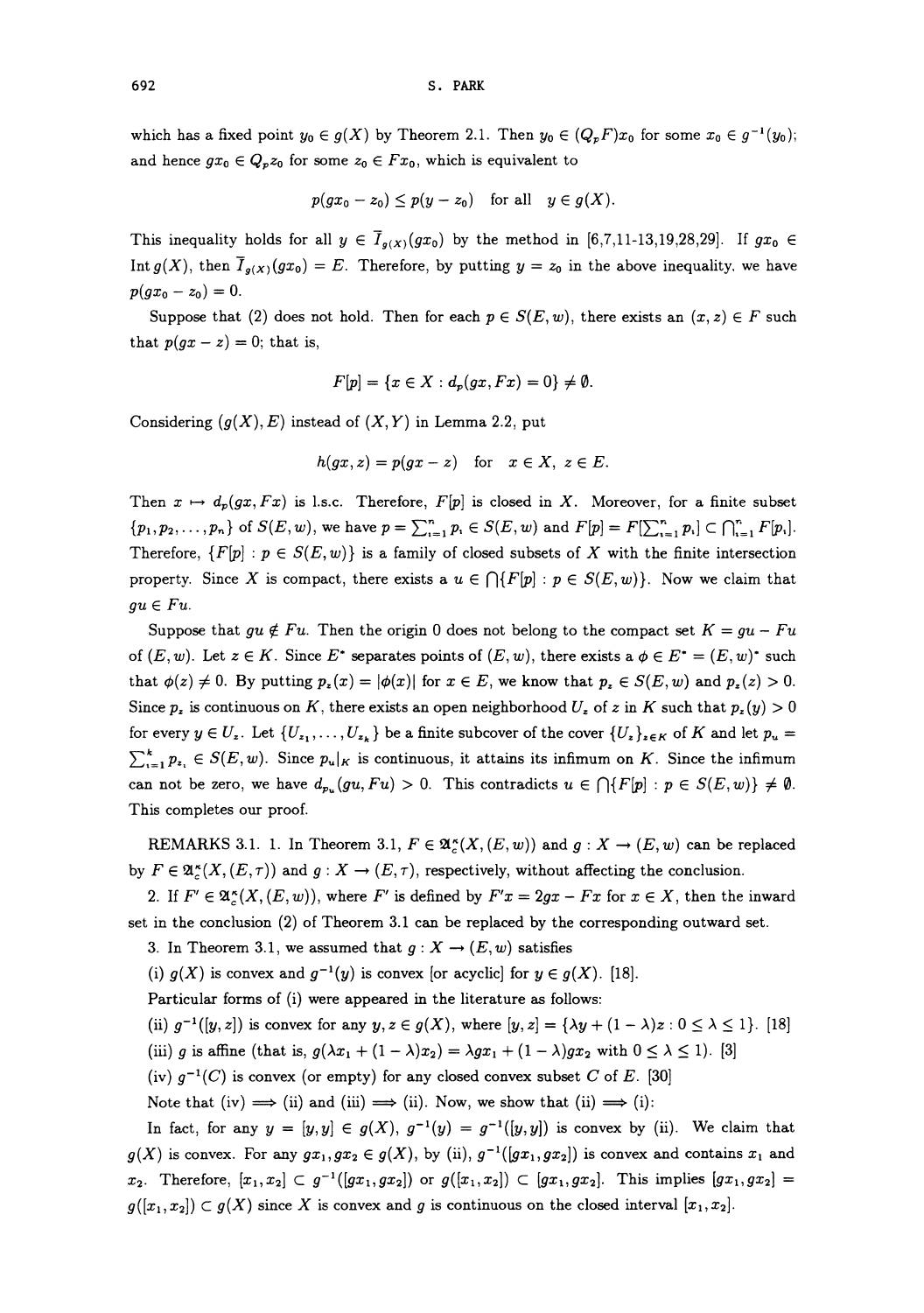Consider two more conditions on  $g: X \to (E, w)$  with respect to  $p \in S(E, w)$  as follows: (v)  $q$  is almost  $p$ -quasiconvex if

$$
p(g(rx+(1-r)y)-u)\leq \max\{p(gx-u),p(gy-u)\};
$$

(vi) g is almost p-affine if

$$
p(g(rx+(1-r)y)-u) \leq rp(gx-u)+(1-r)p(gy-u)
$$

for  $x, y \in X$ ,  $u \in E$ , and  $r \in (0, 1)$ .

Those concepts were appeared in [2, 4, 14, 31]. Note that (iii)  $\implies$  (vi)  $\implies$  (v), and if p is a norm and if  $g(X)$  is convex, then  $(v) \implies (i)$ .

PARTICULAR FORMS 3.1. Theorem 1 generalizes, unifies, and improves many of wellknown best approximation and fixed point theorems. We list some major particular forms in the chronological order.

1. Fan [1, Theorem 1]: Let  $E$  be locally convex,  $X$  a nonempty compact convex subset of  $E$ ,  $F = f = \mathbb{C}(X, E)$ , and  $g = 1_X$  the identity map.

2. Fan  $[1,$  Theorem 2]: E is a normed vector space in the above.

3. Halpern [32, Theorem 20]: X is a subset of a Banach space  $E, g = 1_X$ , and  $F \in V(X, E)$ under some restrictions.

4. Kapoor  $[10,$  Theorem 2: X is a nonempty weakly compact convex subset of a normed vector space  $E, F = f \in \mathbb{C}((X, w), (E, \|\cdot\|))$  [that is, strongly continuous], and  $g = 1_X$ .

5. Fitzpatrick and Petryshyn [33, Theorem 3(i)]:  $X$  is a subset of a strictly convex Banach space  $E, g = 1_X$ , and  $F \in V(X, E)$ .

6. Reich [34, Theorems 1 and 2]:  $X$  is a subset of a locally convex Hausdorff topological vector space,  $g = 1_X$ , and  $F \in K(X, E)$ .

7. Prolla [2, Theorem]: X is a subset of a normed vector space E,  $F = f \in \mathbb{C}(X, E)$ , and  $g \in \mathbb{C}(X, X)$  is an almost affine surjection.

8. Sehgal and Singh [15, Theorem 1 and Corollary 1], Sehgal et al. [16, Corollary 1]:  $X$  is a nonempty weakly compact convex subset of a real locally convex Hausdorff topological vector space  $(E, \tau)$ ,  $F = f \in \mathbb{C}((X, w), (E, \tau))$  [that is, strongly continuous], and  $g = 1_X$ .

9. Ha  $[18,$  Theorem 3]:  $X$  is a compact convex subset of a Hausdorff topological vector space, E a locally convex Hausdorff topological vector space, and  $F = f, g \in \mathbb{C}(X, E)$  such that  $g(X)$ and  $g^{-1}(y)$  are convex for  $y \in g(X)$ .

10. Ha  $[35,$  Theorem  $3]$ : X is a nonempty compact convex subset of a locally convex Hausdorff topological vector space  $E, g = 1_X$ , and  $F \in K(X, E)$ .

11. Park [6, Theorem 2.1]: X is a subset of a normed vector space E, and  $F = f$ ,  $g \in \mathbb{C}(X, E)$ such that  $g(X) = X$  and g is almost affine.

12. Lin  $[3,$  Theorem 1]:  $X$  is a nonempty weakly compact convex subset of a locally convex Hausdorff topological vector space,  $(E, \tau)$  is locally convex,  $F = f \in \mathbb{C}(X, (E, \tau))$  [that is, strongly continuous], and  $g \in \mathbb{C}(X, (E, w))$  [that is, weakly continuous] satisfies (ii) instead of (i).

13. Carbone [4, Theorem 1]: X is a subset of a normed vector space  $E, g \in \mathbb{C}(X,X)$  is an almost quasiconvex surjection, and  $f \in \mathbb{C}(X, E)$ .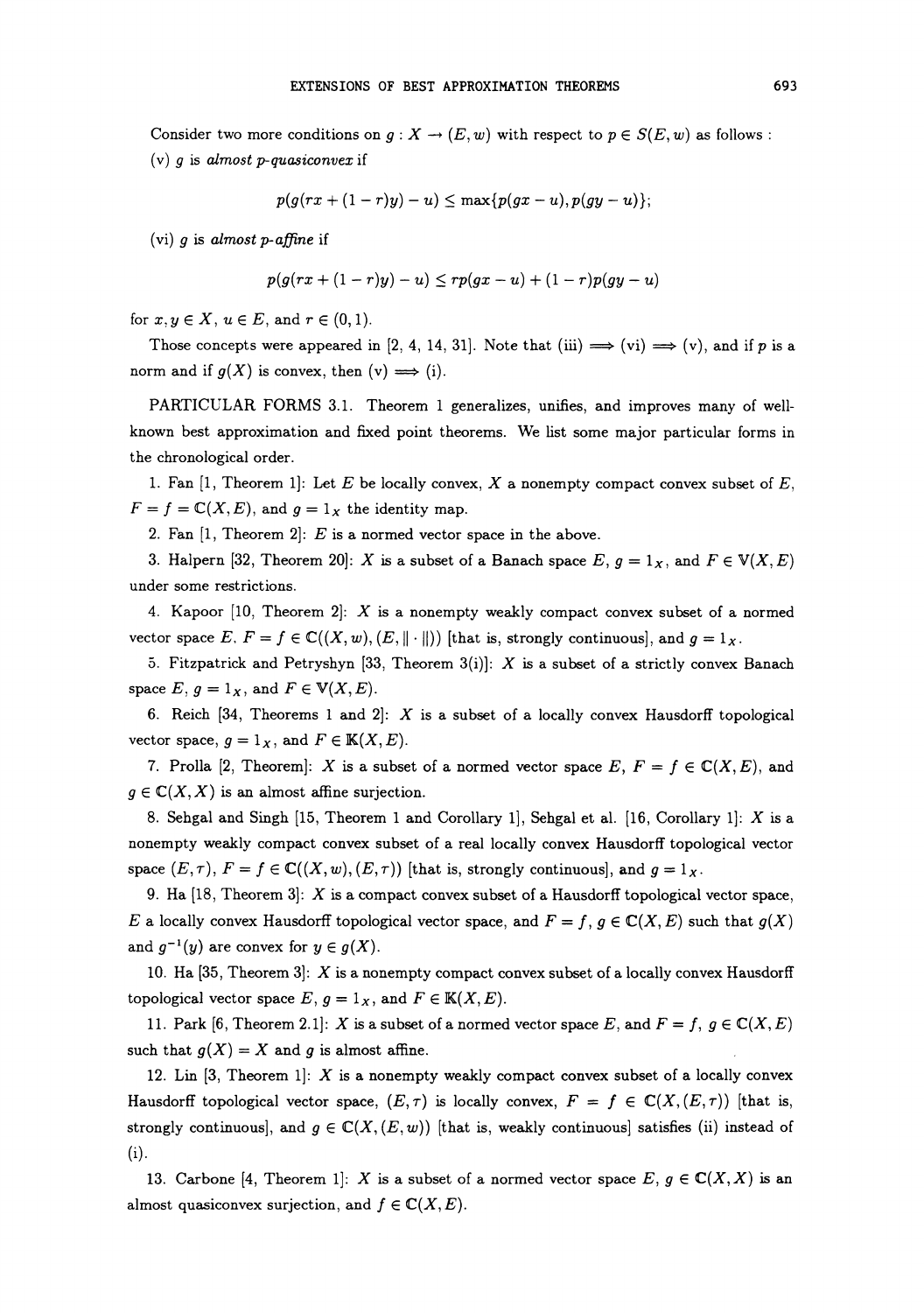694 S. PARK

14. Carbone and Conti [5, Corollary 1]: X is a subset of a Banach space  $E, f \in \mathbb{C}(X,E)$ .  $g \in \mathbb{C}(X,X)$  is surjective, and  $g^{-1}(y)$  is acyclic for each  $y \in X$ .

15. Sessa and Singh [8, Theorem 4]: X is a subset of a normed linear space  $E, f \in \mathbb{C}(X,E)$ . and  $g \in \mathbb{C}(X, E)$  such that  $g(X)$  and  $g^{-1}(y)$  are convex for  $y \in y(X)$ .

16. Sessa and Singh  $[8,$  Corollary 1]:  $X$  is a nonempty weakly compact convex subset of a normed linear space  $(E, \|\cdot\|), F = f \in \mathbb{C}((X, w), (E, \|\cdot\|)),$  and  $g \in \mathbb{C}((X, w), (E, w))$  such that  $g^{-1}([y, z])$  is convex for any  $y, z \in g(X)$ .

17. Sessa and Singh [8, Corollary 2]: X is a subset of a normed linear space E, and  $F =$  $f,g \in \mathbb{C}(X, E)$  such that  $g^{-1}([y,z])$  is convex for any  $y, z \in g(X)$ .

18. Ding and Tan  $[9,$  Theorem 4]:  $X$  is a weakly compact convex subset of a locally convex Hausdorff topological vector space  $(E, \tau)$ ,  $g = 1_X$ , and  $F \in K((X, w), (E, \tau))$ .

19. Park [29, Theorem 3]: X is a subset of E,  $g = 1_X$ , and  $F \in V(X, E)$ .

20. Park [19, II, Theorem 4]: X is a subset of E,  $g = 1_X$ , and  $F \in \mathfrak{A}_{\varepsilon}^{\kappa}(X,E)$ .

- 21. Park [13, Theorems 2(I) and 3]: X is a subset of  $(E, \tau)$  for (II).
- 22. Ding and Tarafdar [36, Theorems 3.3 and 3.3']:  $F \in K(X, E)$ .

From Theorem 3.1, we obtain the following coincidence theorem:

THEOREM 3.2. Let X be a Hausdorff compact convex space,  $E = (E, \tau)$  a topological vector space on which E<sup>\*</sup> separates points,  $F \in \mathfrak{A}_{\epsilon}^*(X, (E, w))$ , and  $g \in \mathbb{C}(X, (E, w))$  such that  $g(X)$ is convex. Suppose that either (I) or (II) of Theorem 3.1 holds. Then there exists an  $x_0 \in X$ such that  $gx_0 \in Fx_0$  whenever one of the following conditions holds:

For each  $x \in X$  with  $gx \in \text{Bd } g(X)$ ,

(0) for each  $z \in Fx$  and  $p \in S(E, w)$ ,  $p(gx - z) > 0$  implies

$$
p(gx-z) > d_p(z, \overline{I}_{g(X)}(gx)).
$$

(i) for each  $z \in Fx$ , there exists a number  $\lambda$  (real or complex, depending on whether the vector space  $E$  is real or complex) such that

$$
|\lambda| < 1 \text{ and } \lambda gx + (1 - \lambda)z \in \overline{I}_{g(X)}(gx).
$$

(ii)  $Fx \subset \overline{I}_{g(X)}(gx)$ .

(iii) for each  $z \in Fx$ , there exists a number  $\lambda$  (as in (i)) such that

$$
|\lambda| < 1 \text{ and } \lambda gx + (1 - \lambda)z \in g(X).
$$

(iv)  $Fx \subset IF_{g(X)}(gx) = \{gx + c(u - gx) : u \in g(X), \text{ Re}(c) > 1/2\}.$ 

(v) 
$$
Fx\subset g(X)
$$
.

(vi)  $F(X) \subset g(X)$ .

PROOF. (0) Clear from Theorem 3.1.

(i) For each  $p \in S(E, w)$  satisfying  $p(gx-z) > 0$ , put  $y := \lambda gx + (1 - \lambda)z \in \overline{I}_{g(X)}(gx)$ . Then, we have

$$
d_p(z,\overline{I}_{g(X)}(gx)) \leq p(z-y) = |\lambda|p(gx-z) < p(gx-z).
$$

Therefore (0) holds.

(ii) If  $Fx \subset \overline{I}_{g(X)}(gx)$ , then for each  $z \in Fx$ , we can choose  $\lambda = 0$  in (i).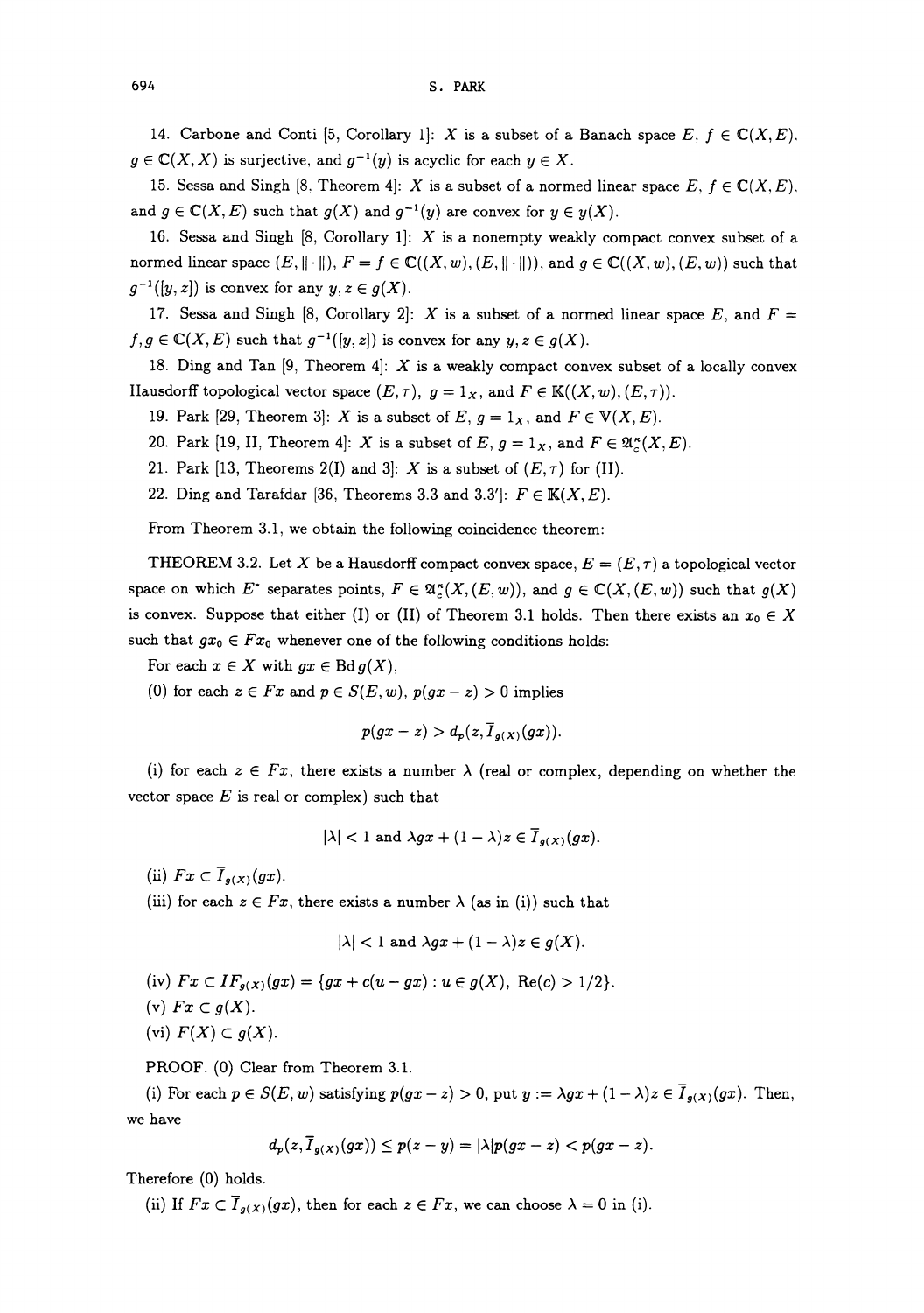(iii) Since  $g(X) \subset I_{g(X)}(gx)$ , we clearly have (iii)  $\Longrightarrow$  (i).

(iv) It is well known that (iv)  $\Longleftrightarrow$  (iii) [37].

(v) If  $Fx \subset g(X)$ , then for each  $z \in Fx$ , we can choose  $\lambda = 0$  in (iii).

(vi) Clearly. we have (vi)  $\Longrightarrow$  (v).

REMARKS 3.2. 1. If  $F' \in \mathfrak{A}_{c}^{\star}(X, (E, w))$ , where F' is defined by  $F'x = 2gx - Fx$  for  $x \in X$ , then the inward set in Theorem 3.2 can be replaced by the corresponding outward set.

2. If  $g = 1_X$  and  $\mathfrak{A}^*$  is replaced by K in Theorem 3.2(I), then the boundary conditions in Theorem 3.2 can be replaced by more general ones. See [19].

PARTICULAR FORMS 3.2. We list major particular forms of Theorem 3.2.

1. If X is a subset of  $(E, \tau)$ ,  $F \in K((X, \tau), (X, \tau))$ , and  $g = 1_X$ , then the boundary condition (vi) holds trivially. In this case, Theorems 2.1 and 3.2 include historically well-known fixed point theorems of Brouwer (1912), Schauder (1927, 1930), Tychonoff (1935), Kakutani (1941), Sohnenblust and Karlin (1950), Fan (1952, 1964), Glicksberg (1952), Granas and Liu (1986), and many others. See [19].

2. Knaster et al. [38]: If  $X = C^n$  is an n-cell in  $E = \mathbb{R}^n$ ,  $g = 1_X$ , and  $f \in \mathbb{C}(C^n, \mathbb{R}^n)$  satisfies  $f(\text{Bd} C^n) \subset C^n$ , then f has a fixed point in  $C^n$ .

3. Eilenberg and Montgomery [39, Theorem 6]: If  $X = C<sup>n</sup>$ ,  $E = \mathbb{R}<sup>n</sup>$ ,  $g = 1_X$ , and  $F \in$  $V(C<sup>n</sup>, \mathbf{R}^n)$  satisfies  $F(\text{Bd } C^n) \subset C^n$ , then F has a fixed point in  $C^n$ .

4. Halpern  $[40]$  and Browder  $[41,$  Theorem 1]: X is a subset of a locally convex Hausdorff topological vector space E,  $g = 1_X$ , and  $F = f \in \mathbb{C}(X, E)$  such that  $fx \in I_X(x)$  [or  $fx \in O_X(x)$ ] for  $x \in X$ .

5. Halpern and Bergman [42, Theorems 4.1 and 4.3]: X is a subset of E,  $g = 1_X$ , and  $F = f \in \mathbb{C}(X, E)$  such that  $fx \in \overline{I}_X(x)$  [or  $fx \in \overline{O}_X(x)$ ] for  $x \in X$ .

6. Fan [1, Theorem 3]: X is a subset of E, E is locally convex,  $F = f \in \mathbb{C}(X, E)$ , and  $g = 1_X$ such that the boundary condition (iii) holds.

7. Halpern [32, Corollaries 21 and 22]: X is a subset of a Banach space  $E, g = 1_X$ . and  $F \in V(X, E)$  with  $Fx \subset \overline{I}_X(x)$  [or  $Fx \subset \overline{O}_X(x)$ ] for all  $x \in X$ .

8. Reich [37, Theorem 1.7], [43, Theorem 3.1]: X is a subset of a locally convex Hausdorff topological vector space  $E, g = 1_X$ , and  $F \in K(X, E)$  such that  $Fx \subset IF_X(x) = \{x + c(y - x) : x \in K(X, E) \}$  $y \in X$  and  $\text{Re}(c) > 1/2$ .

9. Fitzpatrick and Petryshyn [33, Corollary 1]:  $X$  is a subset of a strictly convex Banach space  $E, g = 1_X$ , and  $F \in V(X, E)$  satisfies  $Fx \subset \overline{I}_X(x)$  for all  $x \in X$ .

10. Browder [44, Corollaries 1 and 2]: X is a subset of a Banach space E,  $g = 1_X$ , and  $F = f \in \mathbb{C}(X,E)$  such that for each  $x \in x$  with  $x \neq fx$ , there exists a  $y \in I_x(x)$  satisfying  $||y - fx|| < ||x - fx||.$ 

11. Sehgal and Singh  $[15, Corollary 2]$ : X is a weakly compact convex subset of a locally convex Hausdorff topological vector space  $(E, \tau)$ ,  $g = 1_X$ , and  $F = f \in \mathbb{C}((X, w), (E, \tau))$  [that is, strongly continuous] with  $f(Bd X) \subset X$ .

12. Kaczynski [45, Theorems 1-4]: X is a subset of E,  $g = 1_X$ , and  $F = f \in \mathbb{C}(X, E)$  with the condition (iii).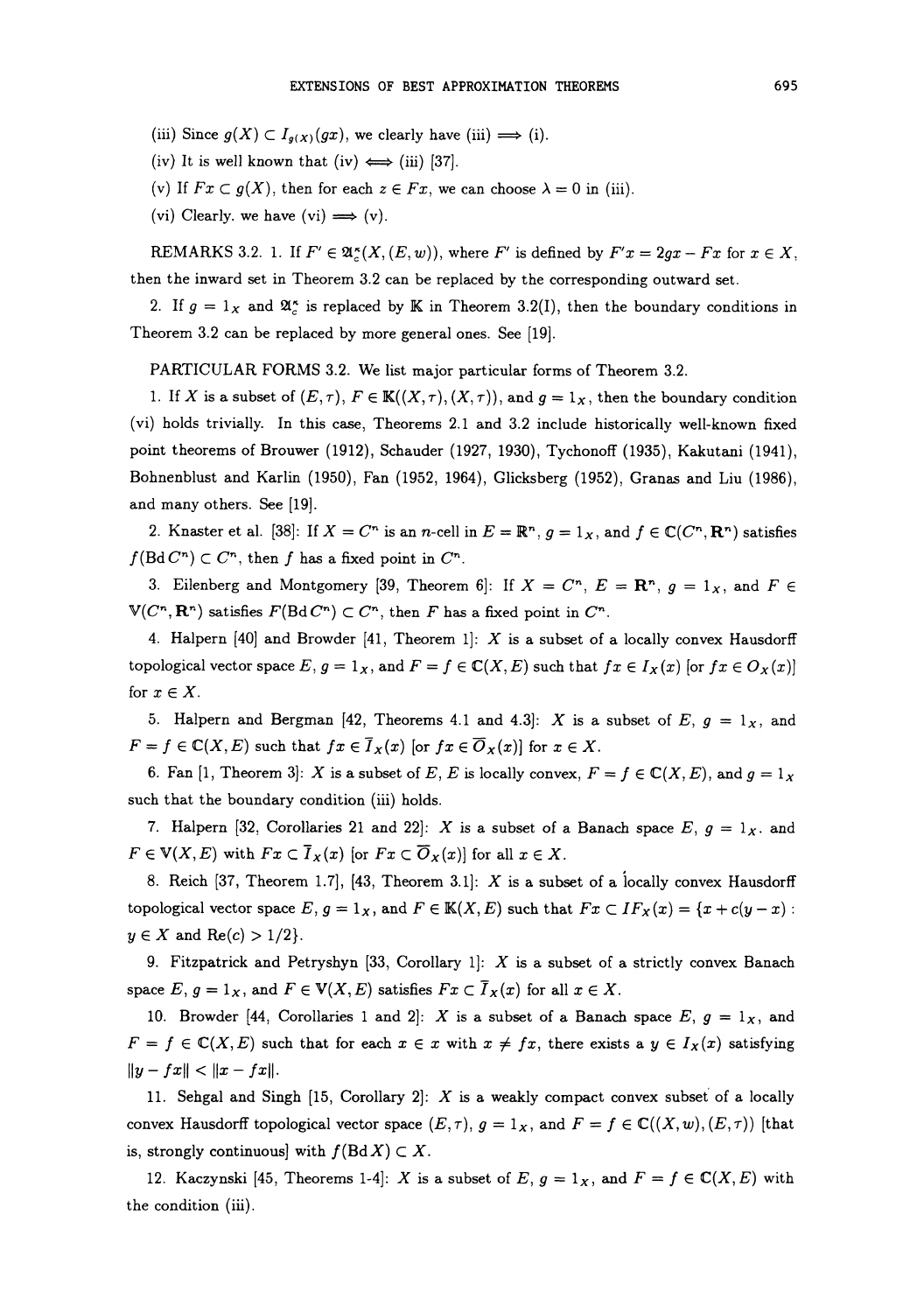13. Browder [46, Theorem 9]: X is a subset of a Banach space E,  $F \in K(X, E)$ , and  $g = 1_X$ such that there is a continuous map  $p : X \to [0, 1]$  such that for any  $x \in X$  with  $x \notin Fx$  we have dist $(x, Fx) \ge p(x) > \text{dist}(Fx, I_x(x)).$ 

14. Arino et al.  $[47,$  Theorem 1]: X is a subset of a metrizable locally convex Hausdorff topological vector space E,  $g = 1_X$ , and  $F = f \in \mathbb{C}((X, w), (E, w))$  is weakly sequentially continuous.

15. Ha [18, Theorem 4]: X is <sup>a</sup> compact convex subset of <sup>a</sup> Hausdorff topological vector space, E a locally convex Hausdorff topological vector space, and  $F = f$ ,  $g \in \mathbb{C}(X, E)$  satisfying the boundary condition (i) such that  $g(X)$  and  $g^{-1}(y)$  are convex for  $y \in g(X)$ .

16. Hadžić [31, Theorem 3]: X is a subset of a normed vector space  $E, F = f \in \mathbb{C}(X, E)$ , and  $g \in \mathbb{C}(X,X)$  is almost affine such that for each  $x \in X$  with  $gx \neq fx$  the line segment  $[gx, fx]$ contains at least two points of  $X$ .

17. Ha  $[35,$  Theorem 4: X is a subset of a locally convex Hausdorff topological vector space  $E, g = 1_X$ , and  $F \in K(X, E)$  with the condition (iii).

18. Roux and Singh [14, Theorem 5]: X is a subset of  $(E, \tau)$ ,  $g = 1_X$ , and  $F = f \in$  $\mathbb{C}((X,\tau), (E, w))$  with  $fx \in \overline{I}_X(x)$  for all  $x \in X$ .

19. Roux and Singh [14, Theorem 6]: X is a weakly compact convex subset of  $(E, \tau)$ ,  $g = 1_X$ , and  $F = f \in \mathbb{C}((X, w), (E, \tau))$  with  $fx \in \overline{I}_X(x)$  for all  $x \in X$ .

20. Lin [3, Theorem 4]: X is a weakly compact convex subset of a locally convex Hausdorff topological vector space,  $(E,\tau)$  locally convex,  $F = f \in \mathbb{C}(X,(E,\tau))$ , and  $g \in \mathbb{C}(X,(E,w))$ with (ii).

21. Sehgal et al. [17, Corollary 6]:  $X$  is a weakly compact convex subset of a normed vector space E,  $g = 1_X$ , and  $F = f \in \mathbb{C}((X,w),E)$  such that for each  $x \in X$  with  $x \neq fx$ , the line segment  $[x, fx]$  contains at least two points of X.

22. Ben-El-Mechaiekh [48, Theorem 4.4]: X is a subset of E, E is locally convex,  $g = 1_X$ , and  $F \in \mathbb{K}_c(X, X)$ .

23. Ben-EI-Mechaiekh and Deguire [21, Corollary 3.6], [22, Corollary 7.6]: X is <sup>a</sup> subset of E, E is locally convex,  $g = 1_X$ , and  $F \in A_c(X,X)$ .

24. Ding and Tan  $[9,$  Theorem 6]: X is a weakly compact convex subset of a locally convex Hausdorff topological vector space  $(E, \tau)$ ,  $F \in K((X, w), (E, \tau))$ , and  $g = 1_X$ .

25. Park [29, Theorem 4]: X is a subset of E,  $g = 1_X$ , and  $F \in V(X, E)$ .

26. Park [19, II, Theorem 5]: X is a subset of E,  $g = 1_X$ , and  $F \in \mathfrak{A}_{c}^{\kappa}(X,E)$ .

27. Park [19, II, Corollary 5.1]: X is a subset of E,  $F = f = 1_X$ , and  $g \in \mathbb{C}(X, E)$  is affine such that  $X \subset g(X)$  (which implies  $\lambda gx + (1 - \lambda)fx = x \in X \subset g(X) \subset \overline{I}_{g(X)}(gx)$  for  $\lambda = 0$ and  $x \in X$ ).

28. Ding and Tarafdar [36, Theorems 3.4, 3.5, 3.4', 3.5']:  $F \in K(X, E)$ .

Finally, note that if  $g = 1<sub>x</sub>$ , then Theorem 3.2(vi) reduces to Theorem 2.1. Therefore, in a wide sense, Theorems 2.1, 3.1, and 3.2 are equivalent.

ACKNOWLEDGEMENT. This paper is partially supported by Ministry of Education, 1996, Project No. BSRI-96-1413.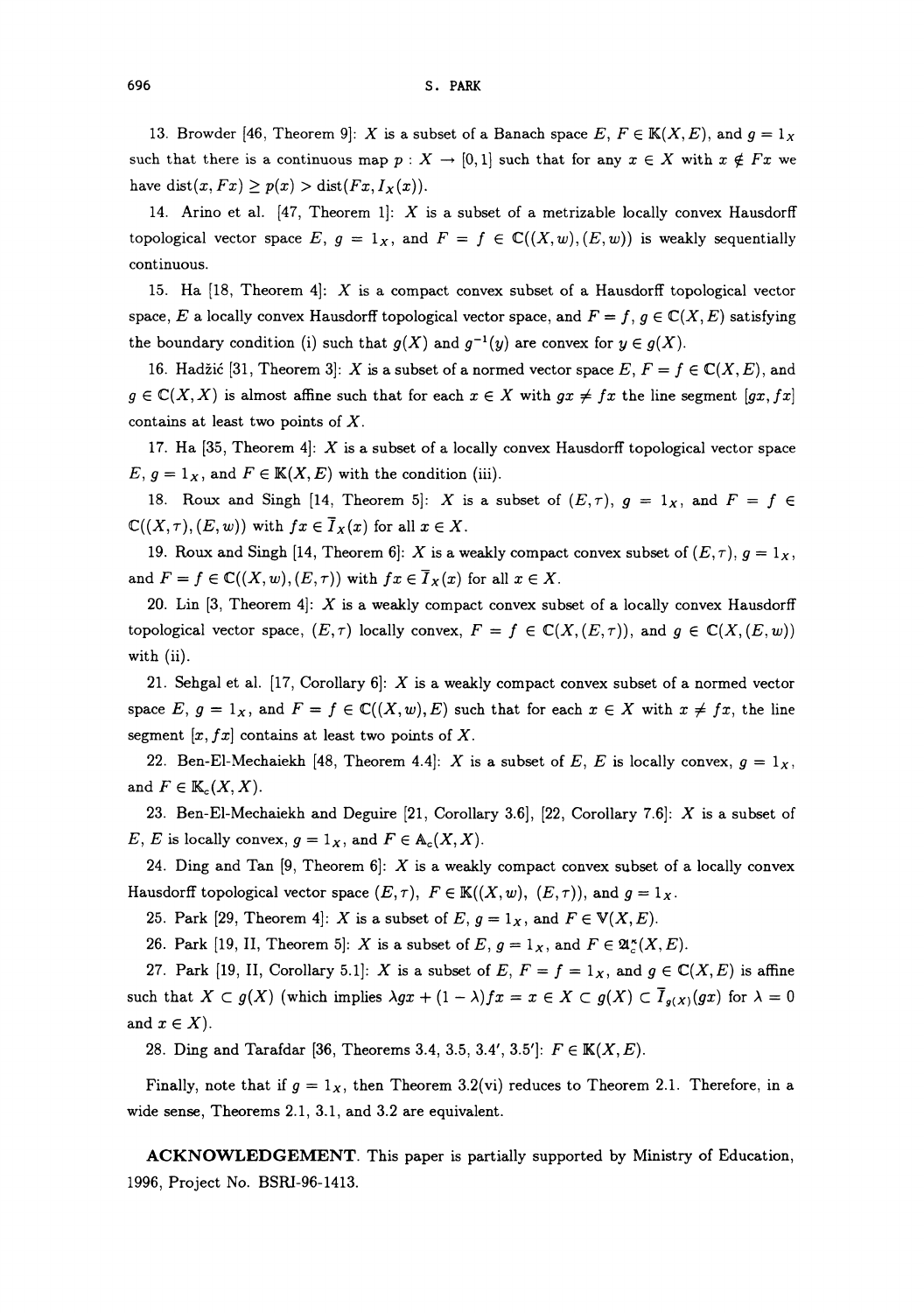#### **REFERENCES**

- $[1]$ FAN. K., "Extensions of two fixed point theorems of F. E. Browder," Math. Z. 112 (1969), 234-240.
- PROLLA, J. B., "Fixed-point theorems for set-valued mappings and existence of best  $\lceil 2 \rceil$ approximants," Numer. Funct. Anal. and Optimiz. 5 (1982-83), 449-455.
- [3] LIN, T.-C., "Some variants of a generalization of a theorem of Ky Fan," Bull. Polish Acad. Sci. Math. 37 (1989), 629-635.
- [4] CARBONE, A., "A note on <sup>a</sup> theorem of Prolla," Indian J. pure appl. Math. 23 (1991), 257-260.
- $[5]$ CARBONE, A. and CONTI, G., "Multivalued maps and the existence of best approximants," J. Approx. Th. 64 (1991), 203-208.
- $[6]$ PARK, S., "On generalizations of Ky Fan's theorems on best approximations," Numer. Funct. Anal. and Optimiz. 9 (1987), 619-628.
- $[7]$ PARK, S., "On the Tychonoff-Fan type coincidence theorems," Proc. Coll. Natur. Sci. Seoul Nat. U. 14 (1989), 7-15.
- SESSA, S. and SINGH, S. P., "Applications of the KKM-principle to Prolla type theo- $[8]$ rems," Tamkang J. Math. 23 (1992), 279-287.
- [9] DING, X. P. and TAN, K.-K., "A set-valued generalization of Fan's best approximation theorem," Can. J. Math. 44 (1992), 784-796.
- $[10]$ KAPOOR, O. P., "Two applications of an intersection theorem," J. Math. Anal. Appl. 41 (1973), 226-233.
- [11] PARK, S., "Best approximation theorems for composites of upper semicontinuous maps," Bull. Austral. Math. Soc. 51 (1995), 263-272.
- $[12]$ PARK, S., "Remarks on generalization of best approximations," Honam J. Math. 16 (1994), 27-39. PARK, S., "Remarks on set-valued generalizations of best approximation theorems,"
- $[13]$ Kyungpook Math. J. 35 (1995).
- ROUX, D. and SINGH, S. P., "On a best approximation theorem," Jñānābha 19 (1989),  $[14]$  $1 - 9$ .
- SEHGAL, V. M. and SINGH, S. P., "A variant of a fixed point theorem of Ky Fan,"  $\left[15\right]$ Indian J. Math. 25 (1983), 171-174.
- $[16]$ SEHGAL, V. M., SINGH, S. P., and SMITHSON, R. E., "Nearest points and some fixed point theorems for weakly compact sets," J. Math. Anal. Appl. 128 (1987), 108-111.
- $[17]$ SEHGAL, V. M., SINGH, S. P., and WHITFIELD, 3. H. M., "KKM-maps and fixed point theorems," *Indian J. Math.* **32** (1990), 289-296.
- HA, C.-W, "Extensions of two fixed point theorems of Ky Fan," Math. Z. 190 (1985),  $[18]$  $13 - 16$ .
- $[19]$ PARK, S., "Fixed point theory of multifunctions in topological vector spaces," J. Korean Math. Soc., I, 29 (1992), 191-208; II, 30 (1993), 413-431.
- $[20]$ BEN-EL-MECHAIEKH, H. and DEGUIRE, P., "Approximation of non-convex setvalued maps," C. R. Acad. Sci. Paris Sér. I Math.  $312$  (1991), 379-384.
- $[21]$ BEN-EL-MECHAIEKH, H. and DEGUIRE, P., "General fixed point theorems for nonconvex set-valued maps," C. R. Acad. Sci. Paris Sér. I Math. 312 (1991), 433-438.
- BEN-EL-MECHAIEKH, H. and DEGUIRE, P., "Approachability and fixed points for  $[22]$ non-convex set-valued maps," J. Math. Anal. Appl. 170 (1992), 477-500.
- [3] GORNIEWICZ, L., "Homological methods in fixed point theory of multivalued maps," Dissert. Math. 129 (1976), 71pp.
- $[24]$ DZEDZEJ, Z., "Fixed point index theory for a class of nonacyclic multivalued maps," Dissert. Math. 253 (1985), 53pp.
- $[25]$ LASSONDE, M., "Réduction du cas multivoque an cas univoque dans les problèmes de coincidence," Fixed Point Theory and Applications (M.A. Théra and J.-B. Baillon, eds.) Longman Scientific & Technical, Essex, 1991, pp.293-302.
- [26] PARK, S., SINGH, S. P., and WATSON, B., "Some fixed point theorems for composites of acyclic maps," Proc. Amer. Math. Soc. 121 (1994), 1151-1158.
- [27] BEN-EL-MECHAIEKH, H. and IDZIK, A., "A Leray-Schauder type theorem for approximable maps," Proc. Amer. Math. Soc. 122 (1994), 105-109.
- $[28]$ PARK, S., "Best approximations, inward sets, and fixed points," Progress in Approximation Theory (P. Nevai and A. Pinkus, eds.), Academic Press, 1991, pp.711-719.
- PARK, S., "Acyclic maps, minimax inequalities, and fixed points," Nonlinear Anal.  $[29]$ TMA, 24 (1995), 1549-1554.
- [30] FAN, K., "A generalization of Tychonoff's fixed point theorem," Math. Ann. 142 (1961), 305-310.